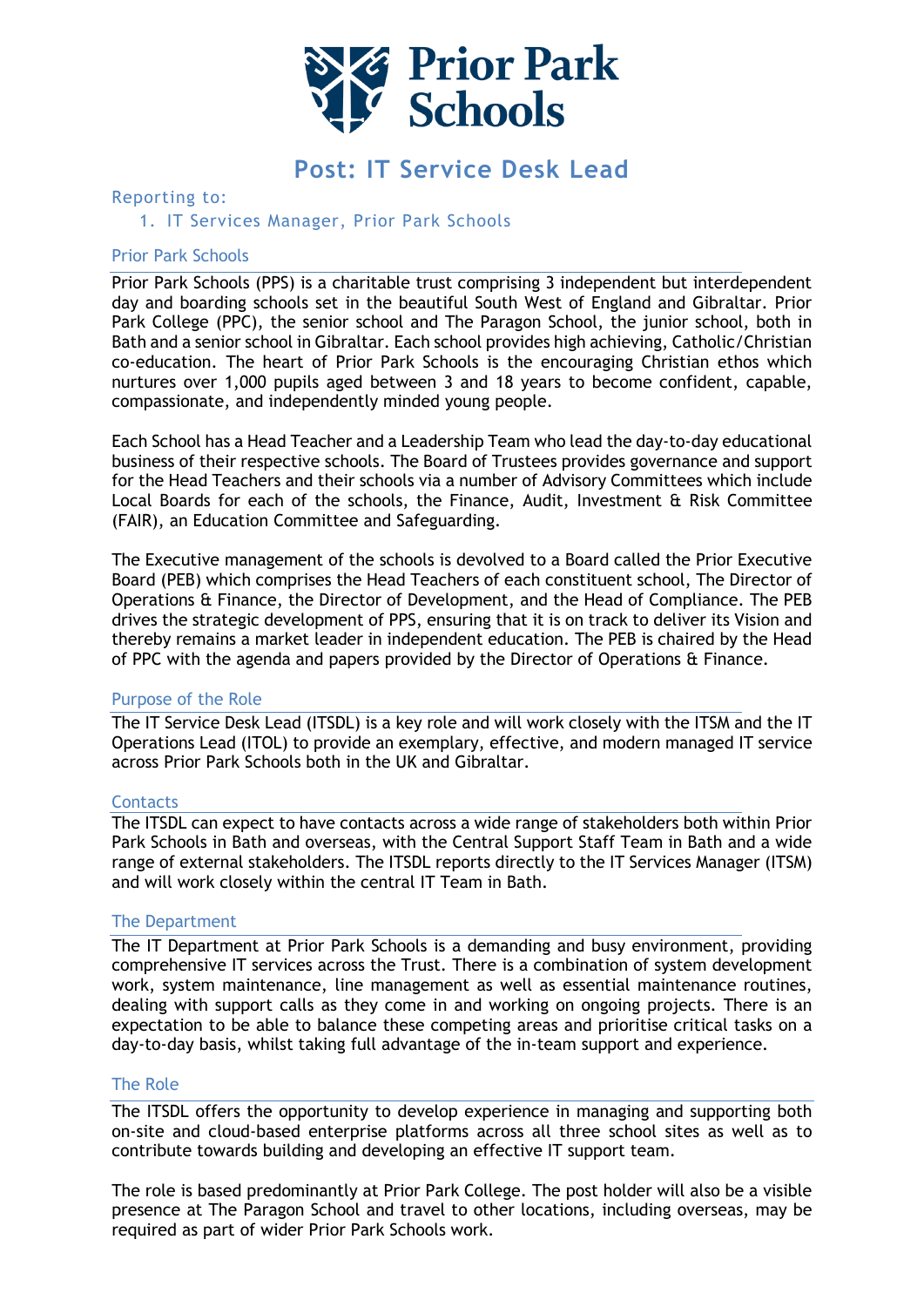

The ITSDL will need to be flexible in both their approach and the hours they work. Evening and weekend work will be required when dictated by the School's schedule. The ITSDL will be a resourceful and creative thinker who has the ability to think ahead.

The ITSDL has a wide range of duties and responsibilities in its function to assist the ITSM in the support of IT delivery, which include:

- Manage IT helpdesk: assess, prioritise, and allocate reported end-user issues to the IT Technicians (ITTs)
- Support the ITOL during times of high demand (project rollouts etc)
- Along with the ITOL be the "2nd line" support for any issues not able to be tackled by the ITTs (including PPSG)
- Ensure that all service desk requests are dealt with according to agreed service level timescales
- Collate and prepare service desk statistics for ITSM for weekly and termly review to spot patterns of system and user need
- Supervise and support IT technicians in partnership with ITOL, allocating tasks day to day and week to week as determined by service desk tickets and the practical requirements of ITOL tasks (installation of networking hardware etc) and according to wider strategy as set by the ITSM
- Supervise IT technician rota at TPS
- To cover for the ITOL during holidays or illness and carry out their key day-to-day tasks
- To be able to spot and respond to any emerging security or safeguarding threat to users or systems in accordance with cyber-incident and e-safety procedures
- In the absence of the ITSM to carry out, with the ITOL, agreed action plans in case of system failure or serious security or physical incident
- To regularly update the ITSM with ITT performance and development

# Line Management

The ITSDL has no direct line management responsibilities but will supervise the work of the IT Technicians in the UK and will work in close liaison with the ITOL to ensure the delivery of IT support across the Trust.

*The tasks listed above are not exhaustive and other additional, reasonable duties falling within capabilities of the post holder may be required, depending on the needs of PPS.*

#### *JD reviewed October 2021*

#### Professional Specification and Personal Attributes

The post holder must have good interpersonal and communication skills and be able to liaise with external stakeholders and staff at all levels in a friendly and professional manner. He or she will be expected to maintain the utmost confidentiality and will need excellent organisational skills and be able to demonstrate a methodical and organised approach.

|               | Essential                                                                                                                        | Desirable                           |
|---------------|----------------------------------------------------------------------------------------------------------------------------------|-------------------------------------|
| Qualification | Educated to A level or equivalent<br>٠<br>Minimum of 5 GCSEs including English<br>and Maths at Grade C or above or<br>equivalent | Degree in a relevant subject        |
| Experience    | Proven experience in using IT service<br>desk systems to create an excellent<br>end-user experience                              | Managing IT service desk<br>systems |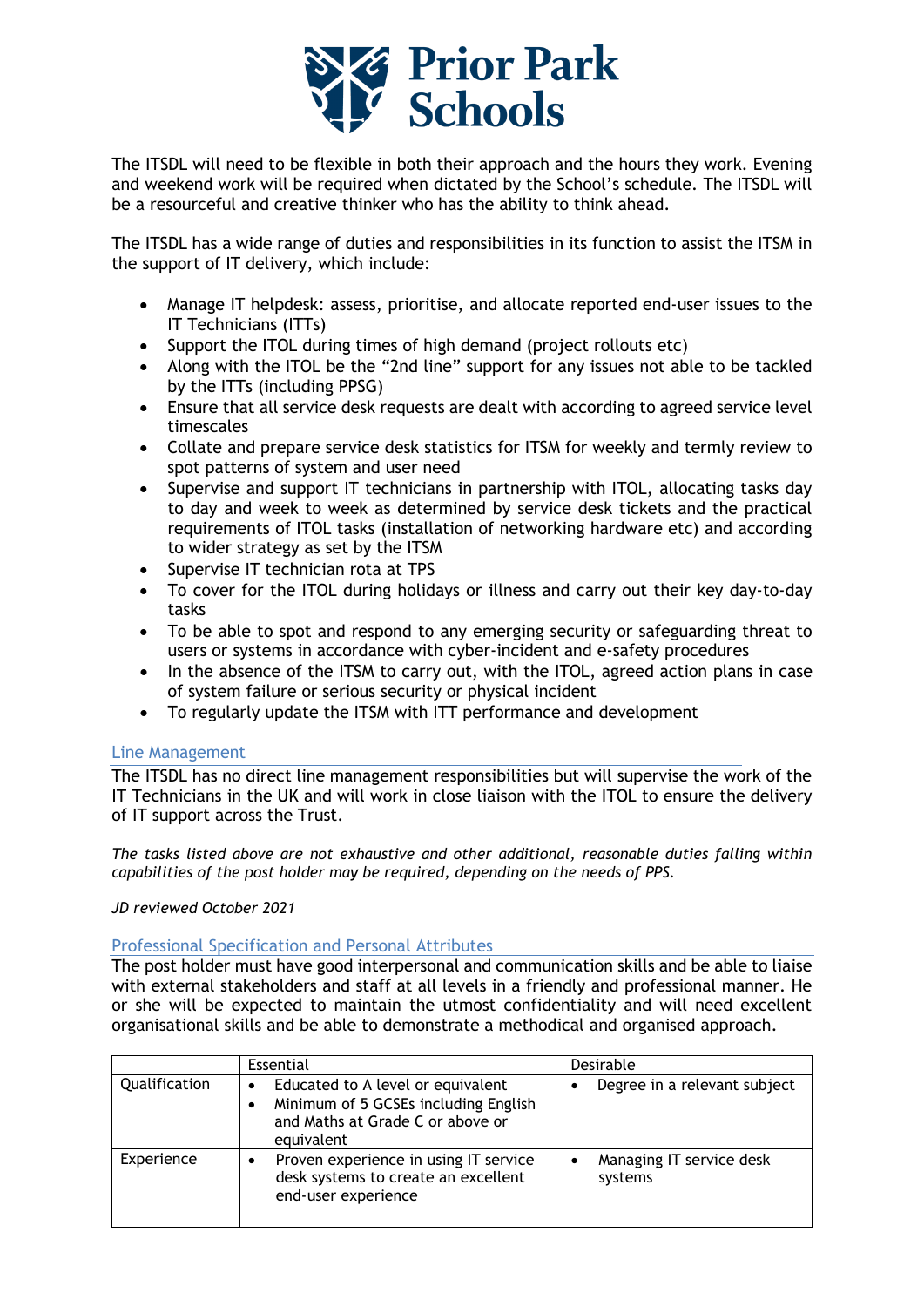

|                           | Supporting Windows Active Directory<br>$\bullet$<br>and Microsoft 365 environments,<br>Supporting printers and copiers<br>$\bullet$<br>Supporting Windows 10 and Microsoft<br>$\bullet$<br>Office applications including OneNote<br>and Teams<br>Supporting Audio visual equipment in<br>$\bullet$<br>classrooms such as projectors,<br>interactive screens and whiteboards,<br>audio equipment                                                                                                                                                                                                                                                                                                                                                                                                  | Supporting users and<br>$\bullet$<br>systems in a large,<br>educational environment<br>Enterprise level wired<br>and wireless<br>infrastructure<br>Supporting IT systems<br>across multiple sites<br>Management of mobile<br>$\bullet$<br>devices using MDM<br>systems<br>Firewalls and end point<br>٠<br>security systems<br>Hyper-V virtualisation<br>٠ |
|---------------------------|--------------------------------------------------------------------------------------------------------------------------------------------------------------------------------------------------------------------------------------------------------------------------------------------------------------------------------------------------------------------------------------------------------------------------------------------------------------------------------------------------------------------------------------------------------------------------------------------------------------------------------------------------------------------------------------------------------------------------------------------------------------------------------------------------|-----------------------------------------------------------------------------------------------------------------------------------------------------------------------------------------------------------------------------------------------------------------------------------------------------------------------------------------------------------|
| Knowledge                 | Sound working knowledge of<br>$\bullet$<br>Management Information Systems<br>(MIS)<br>Knowledge and awareness of the<br>importance of confidentiality and<br>data protection<br>Sound knowledge of core<br>٠<br>networking concepts and practices<br>Sound knowledge of key cyber-<br>security concepts and practices                                                                                                                                                                                                                                                                                                                                                                                                                                                                            | E-safety and online<br>$\bullet$<br>protection of children                                                                                                                                                                                                                                                                                                |
| Skills and<br>competences | Excellent written communication skills<br>$\bullet$<br>with the ability to produce high quality<br>documentation<br>Strong numeracy and analytical skills<br>and an ability to input and interpret<br>complex data using IT systems<br>A good sense of humour<br>Excellent level of interpersonal skills to<br>enable liaison with staff and external<br>organisations<br>Excellent organisational skills, able to<br>work to strict and often conflicting<br>deadlines<br>Ability to prioritise and plan<br>An ability to work collaboratively across<br>many departments and develop and<br>maintain positive and supportive<br>working relationships<br>A flexible attitude towards duties and<br>working patterns to fulfil the<br>requirements of the role<br>Excellent attention to detail | Line management skills<br>$\bullet$                                                                                                                                                                                                                                                                                                                       |

# Child Protection

All staff employed by Prior Park Educational Trust must committed to safeguarding and promoting the welfare of children and young people across our 3-18 Trust, both in and out of our Schools. All staff are expected to adhere to and always ensure compliance with the Trust's Child Protection Policy Statement. Applicants must be willing to undergo child protection screening appropriate to the post, including checks with past employers and the Disclosure and Barring Service.